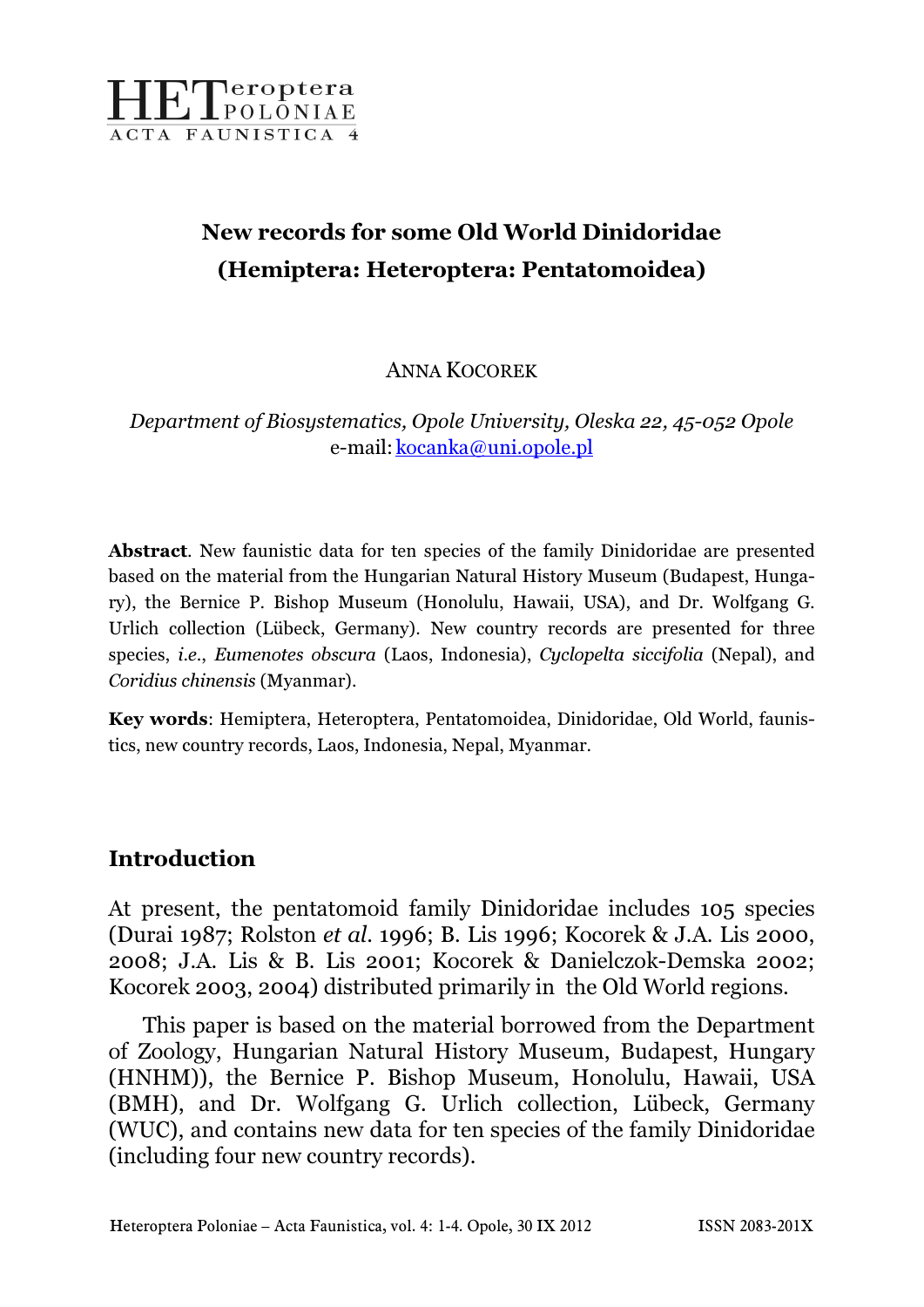#### New records

# Subfamily: Megymeninae

## Eumenotes obscura Westwood, 1844

Malaysia: Pahang, 15 III 1995, 3 male, 1 female, 1 larva (HNHM); Mal., Pahang Prov. 02 I 1985, 14 females, 6 males, 9 larvae (WUC); Borneo, Jesselton, Sept. 26, 1958, 1 female (BMH). Laos: Sedone Province, Paksong, 6 VIII 1965, 1 female (BMH). Indonesia: Amboin [Ambon] I., Waai, 30XI 1960, 1 female (BMH). New to Laos and Indonesia.

#### Eumenotes pacao Esaki, 1922

Japan: Ryukyu Is., Ishigaki I. 1-10 XII 1952, E.G. Bohart, 2 females (BMH). China, Taiwan: Tsingtau, nr. Taipei, 12 III 1958, 1 male (BMH); Formosa, Sauter, 1 female, 1 male (HNHM).

## Dinidorinae

## Cyclopelta obscura (Lepeletier & Serville, 1825)

Indonesia: Sumatra, 20-27.07. 1991, 22 females, 13 males (HNHM).

## Cyclopelta siccifolia (Westwood, 1837)

Nepal: Hetaura, Pipley, 1968 26 III, 2 females (HNHM). New to Nepal.

#### Coridius chinensis (Dallas, 1851)

India: Orissa, Jajpur, 4 XII 1967 & 27 XI 1967, 10 females, 9 males (HNHM). Myanmar: Shan State, Ywangan, IX 1995, 3 females, 2 males (WUC). New to Myanmar.

#### Coridius fuscus (Westwood, 1837)

Thailand: Thailand, ca 5km of Mae Hong Son, 23 VII 1997, 3 females, 8 larvae (WUC).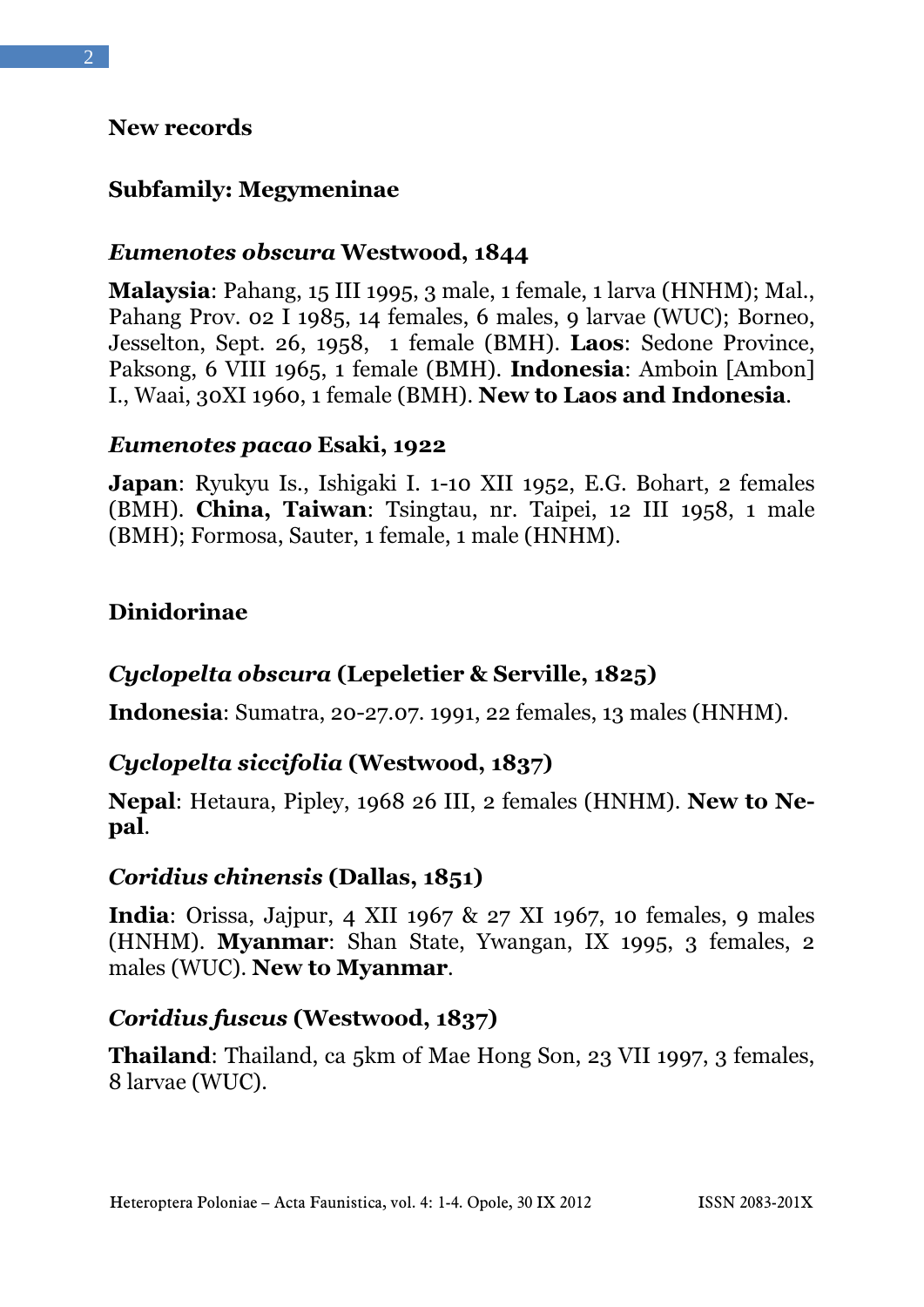# Coridius nepalensis (Westwood, 1837)

Vietnam: Hanoi 1983, N, 20, 1 female (HNHM). Thailand: North Thailand, Muang Nam, August 1995, 2 females (WUC).

# Coridius putoni (Bolivar, 1879)

Tanzania: 1500m W Usamba, 1985, 1 female (HNHM).

## Coridius viduatus (Fabricius, 1794)

Yemen: Wadi-Zabid, 1-24 VIII 1969, 6 males (HNHM).

## Coridius xanthopterus (Fairmaire, 1858)

Uganda: Western Region, Kabarole Dist., 21 III 1995, 1 female (WUC).

## Acknowledgments

I want to express my sincere thanks to the Curators of the above mentioned collection for the loan of the material for my studies (i.e., T. Vásárhelyi – HNHM, G.A. Samuelson – BMH, and Dr. W.G. Urlich (WUC). I am also grateful to Prof. J. A. Lis (Department of Biosystematics, Opole University) for his comments on the manuscript.

## References

- D u r a i P. S. S. (1987) A revision of the Dinidoridae of the world (Heteroptera: Pentatomidae). Oriental Insects 21: 163-360.
- K o c o r e k A. (2003) Coridius pseudoflavomarginatus sp. n. from Madagascar, and new records for some species of the family Dinidoridae (Hemiptera: Heteroptera). Polskie Pismo Entomologiczne 72: 51-55.
- K o c o r e k A. (2004) Byrsodepsus zetteli, a new species of dinidorid bugs from India (Hemiptera: Heteroptera: Dinidoridae). Polskie Pismo Entomologiczne 73: 323-326.
- K o c o r e k A., D a n i e l c z o k D e m s k a T. (2002) Megymenum aruensis, a new species from the Australian region (Hemiptera: Heteroptera: Dinidoridae). Genus (Wrocław) 13: 5-8.